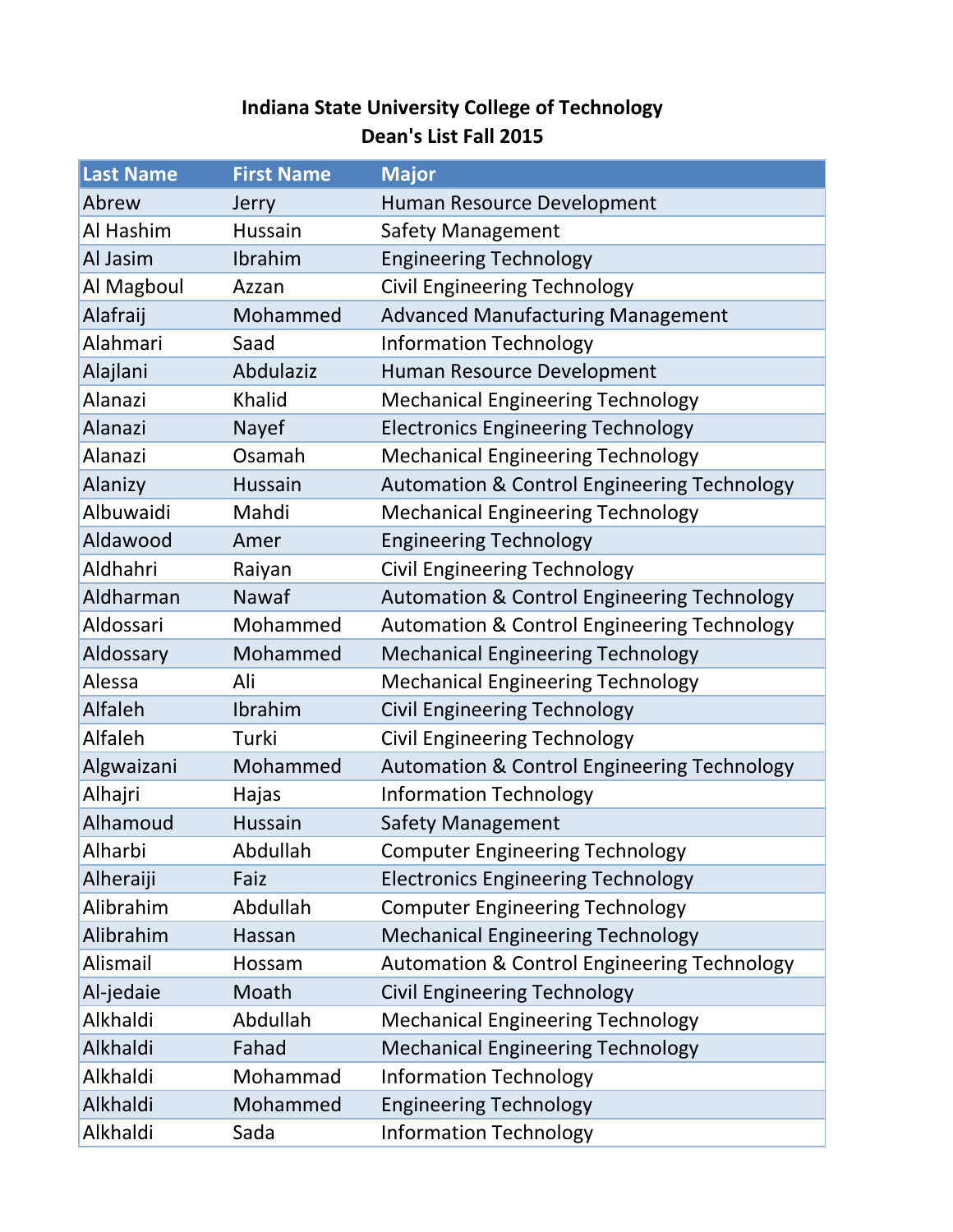| Allard        | Roy            | <b>Information Technology</b>                          |
|---------------|----------------|--------------------------------------------------------|
| Almajed       | Turki          | <b>Engineering Technology</b>                          |
| AlMansoori    | Khalfan        | <b>Mechanical Engineering Technology</b>               |
| Almansoori    | Salem          | <b>Mechanical Engineering Technology</b>               |
| Almarri       | Gefran         | <b>Engineering Technology</b>                          |
| Almarri       | Rakan          | <b>Automation &amp; Control Engineering Technology</b> |
| Almuhaishi    | Mustafa        | <b>Computer Engineering Technology</b>                 |
| Almuhanna     | Ali            | <b>Electronics Engineering Technology</b>              |
| Almurashi     | Ali            | <b>Mechanical Engineering Technology</b>               |
| Almutairi     | Nawaf          | <b>Civil Engineering Technology</b>                    |
| Alnaeem       | Abdullah       | <b>Mechanical Engineering Technology</b>               |
| Alnakhlawi    | Ali            | <b>Mechanical Engineering Technology</b>               |
| Alnasser      | Ali            | <b>Safety Management</b>                               |
| Alnasser      | Fahad          | <b>Electronics Engineering Technology</b>              |
| Alnasser      | Hassan         | <b>Civil Engineering Technology</b>                    |
| Alramah       | Omar           | <b>Mechanical Engineering Technology</b>               |
| Alsaeedi      | Mohammed       | <b>Mechanical Engineering Technology</b>               |
| Alshammri     | Mohand         | <b>Automation &amp; Control Engineering Technology</b> |
| Alshareedah   | Abdulaziz      | <b>Information Technology</b>                          |
| Alshuhail     | Salman         | <b>Electronics Engineering Technology</b>              |
| Altamimi      | Abdulaziz      | <b>Automation &amp; Control Engineering Technology</b> |
| Alturkistani  | Asma           | <b>Information Technology</b>                          |
| Alvarado      | Juan           | <b>Mechanical Engineering Technology</b>               |
| Alyami        | Mohammed       | <b>Automation &amp; Control Engineering Technology</b> |
| Alyami        | Saleh          | <b>Automation &amp; Control Engineering Technology</b> |
| Alzuabi       | Sultan         | <b>Mechanical Engineering Technology</b>               |
| Ames          | Scot           | <b>Aviation Management</b>                             |
| Anderson      | Riley          | <b>Interior Design</b>                                 |
| Angle         | James          | <b>Computer Engineering Technology</b>                 |
| Angulo        | Ashley         | <b>Mechanical Engineering Technology</b>               |
| Anthony       | Charlie        | <b>Mechanical Engineering Technology</b>               |
| Armstrong     | Jade           | Human Resource Development                             |
| Artz          | <b>Brandon</b> | <b>Electronics Engineering Technology</b>              |
| Auer          | Jalen          | <b>Aviation Management</b>                             |
| <b>Azooz</b>  | Mohanned       | <b>Electronics Engineering Technology</b>              |
| <b>Badmus</b> | Adebola        | <b>Information Technology</b>                          |
| <b>Bailey</b> | <b>Brian</b>   | <b>Computer Engineering Technology</b>                 |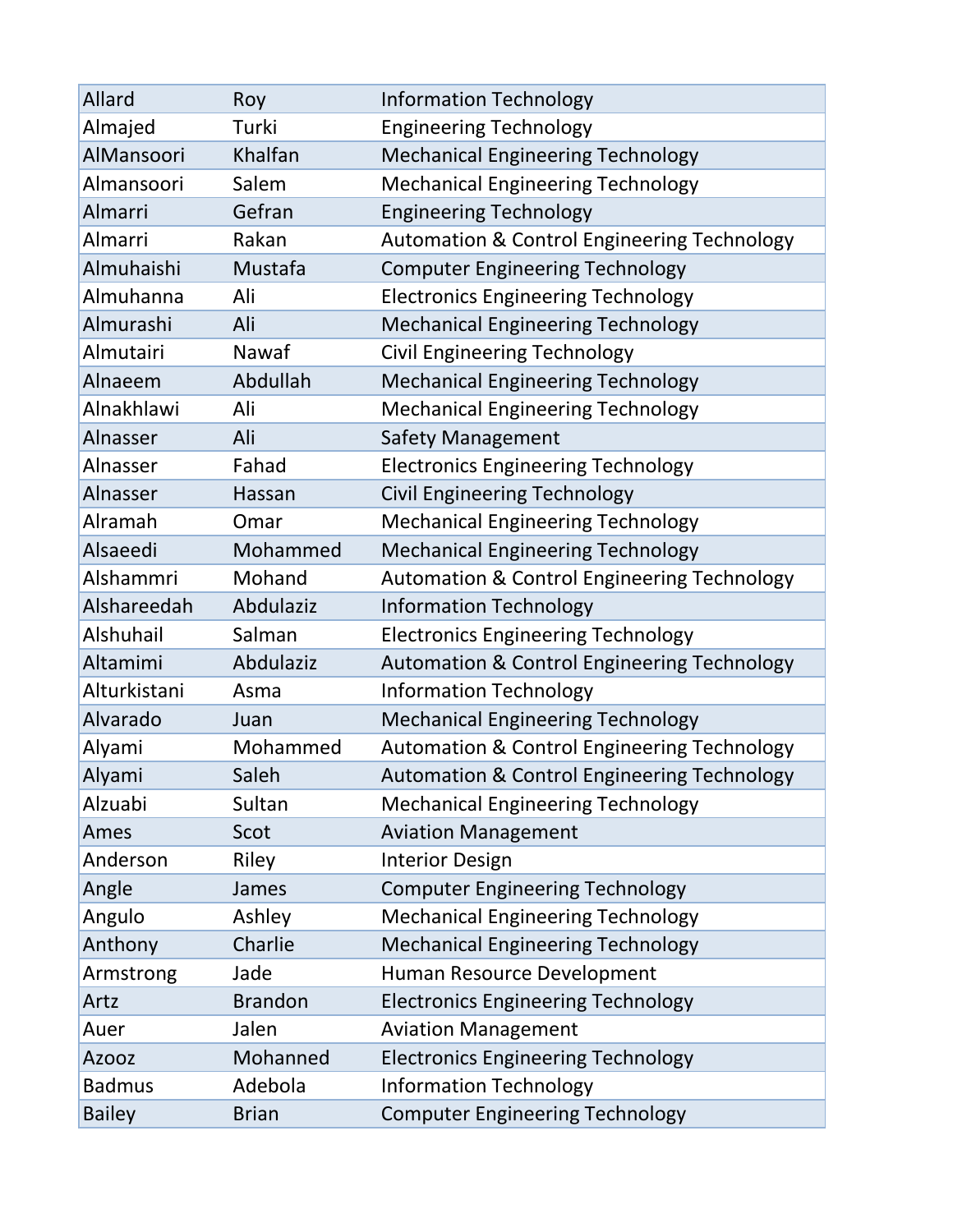| <b>Baker</b>     | Cory           | <b>Information Technology</b>                          |
|------------------|----------------|--------------------------------------------------------|
| <b>Baker</b>     | John           | <b>Professional Aviation Flight Technology</b>         |
| <b>Balhareth</b> | Majed          | <b>Automation &amp; Control Engineering Technology</b> |
| <b>Banister</b>  | Austin         | <b>Aviation Management</b>                             |
| <b>Bannon</b>    | Jarred         | <b>Civil Engineering Technology</b>                    |
| <b>Bartel</b>    | Seth           | <b>Information Technology</b>                          |
| <b>Bassemier</b> | Samuel         | Professional Aviation Flight Technology                |
| <b>Baumgart</b>  | Benjamin       | <b>Computer Engineering Technology</b>                 |
| <b>Belich</b>    | Abigail        | Human Resource Development                             |
| <b>Benson</b>    | Megan          | Human Resource Development                             |
| <b>Bitzel</b>    | Shawn          | <b>Information Technology</b>                          |
| Blankenship      | Zachary        | <b>Aviation Management</b>                             |
| <b>Bohamad</b>   | Ahmed          | <b>Engineering Technology</b>                          |
| <b>Bollman</b>   | Adam           | <b>Professional Aviation Flight Technology</b>         |
| <b>Bond</b>      | <b>Brooke</b>  | <b>Adult &amp; Career Education</b>                    |
| <b>Bordner</b>   | Kayleigh       | <b>Professional Aviation Flight Technology</b>         |
| <b>Borkowski</b> | Daniel         | <b>Safety Management</b>                               |
| <b>Brendle</b>   | Adam           | <b>Aviation Management</b>                             |
| <b>Brown</b>     | Dylan          | <b>Information Technology</b>                          |
| <b>Brown</b>     | Kenneth        | <b>Computer Engineering Technology</b>                 |
| <b>Brummett</b>  | Robert         | <b>Mechanical Engineering Technology</b>               |
| <b>Brunt</b>     | Kimberly       | Human Resource Development                             |
| <b>Bu Hamad</b>  | Ahmed          | <b>Civil Engineering Technology</b>                    |
| <b>Buhlaigah</b> | Ayad           | <b>Mechanical Engineering Technology</b>               |
| <b>Burd</b>      | Michael        | <b>Information Technology</b>                          |
| <b>Burdette</b>  | Joshua         | <b>Mechanical Engineering Technology</b>               |
| <b>Bush</b>      | <b>Brandon</b> | <b>Electronics Engineering Technology</b>              |
| <b>Byrer</b>     | Benjamin       | <b>Computer Engineering Technology</b>                 |
| Cain             | Caleb          | <b>Mechanical Engineering Technology</b>               |
| Calvert          | Eric           | <b>Safety Management</b>                               |
| Carnighan        | Andrew         | <b>Professional Aviation Flight Technology</b>         |
| Carpenter        | Christopher    | <b>Professional Aviation Flight Technology</b>         |
| Catt             | Kaleh          | Human Resource Development                             |
| Caudle           | <b>Brent</b>   | <b>Mechanical Engineering Technology</b>               |
| Chestnut         | Ryan           | <b>Electronics Engineering Technology</b>              |
| <b>Chiles</b>    | Cameron        | <b>Professional Aviation Flight Technology</b>         |
| Clark            | Caleb          | <b>Professional Aviation Flight Technology</b>         |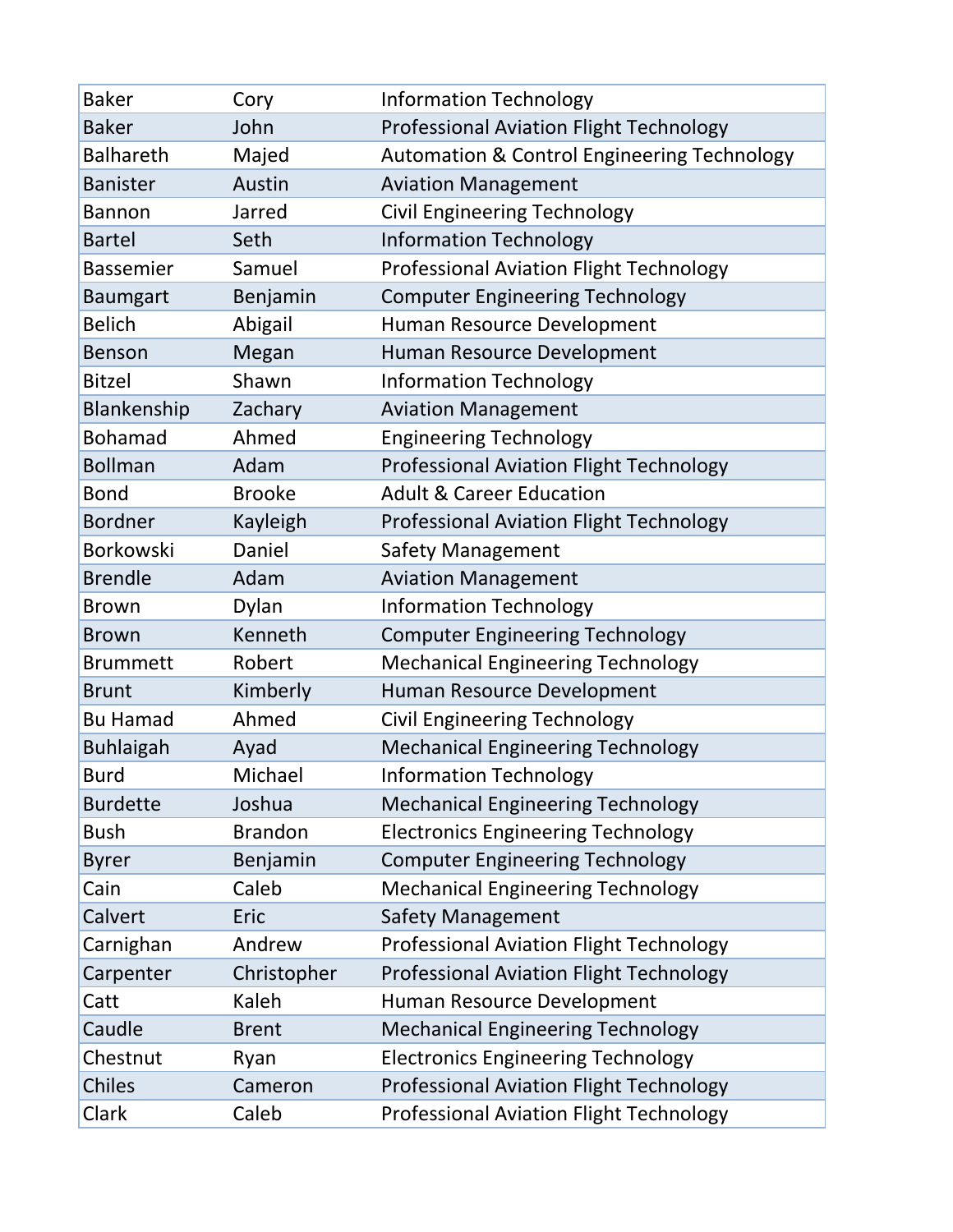| Cleghorn       | Kenneth         | <b>Information Technology</b>                          |
|----------------|-----------------|--------------------------------------------------------|
| Clem           | Dylan           | <b>Information Technology</b>                          |
| Clinton        | Lacrisha        | <b>Information Technology</b>                          |
| Coffman        | Amanda          | <b>Interior Architecture Design</b>                    |
| Collins        | Lucas           | <b>Automation &amp; Control Engineering Technology</b> |
| Conners        | James           | <b>Computer Engineering Technology</b>                 |
| Corenflos      | <b>Tyler</b>    | <b>Construction Management</b>                         |
| Crocker        | Jeremy          | <b>Construction Management</b>                         |
| Crumble        | Imani           | <b>Computer Engineering Technology</b>                 |
| Cundiff        | Billy           | <b>Adult &amp; Career Education</b>                    |
| Danko          | <b>Brittany</b> | <b>Professional Aviation Flight Technology</b>         |
| Danner         | Dean            | <b>Electronics Engineering Technology</b>              |
| Dart           | Rebecca         | <b>Adult &amp; Career Education</b>                    |
| Deady          | Logan           | <b>Automotive Engineering Technology</b>               |
| Deafenbaugh    | Jordan          | <b>Professional Aviation Flight Technology</b>         |
| Denning        | Riley           | Technology&Engineering Educ                            |
| Denoon         | Ryan            | <b>Construction Management</b>                         |
| <b>Divine</b>  | Carter          | Safety Management                                      |
| Downing        | Benjamin        | <b>Computer Engineering Technology</b>                 |
| Draughon       | Alec            | <b>Electronics Engineering Technology</b>              |
| <b>Drexler</b> | <b>Tanner</b>   | <b>Aviation Management</b>                             |
| Echols         | Tyler           | <b>Safety Management</b>                               |
| Eherenman      | <b>Mallory</b>  | <b>Interior Design</b>                                 |
| Elefson        | Kyle            | <b>Aviation Management</b>                             |
| <b>Elkins</b>  | <b>Breonnia</b> | Human Resource Development                             |
| Elmore         | Evan            | <b>Professional Aviation Flight Technology</b>         |
| Everhart       | Wade            | <b>Interior Design</b>                                 |
| Fiene          | Caleb           | <b>Aviation Management</b>                             |
| Finn           | Zachary         | <b>Mechanical Engineering Technology</b>               |
| Firanek        | <b>Brian</b>    | <b>Adult &amp; Career Education</b>                    |
| Firestine      | Joshua          | <b>Information Technology</b>                          |
| Flippo         | Taylor          | <b>Automotive Engineering Technology</b>               |
| Folger         | David           | <b>Aviation Management</b>                             |
| Footman        | Benjamin        | <b>Mechanical Engineering Technology</b>               |
| Fox            | Shelby          | <b>Textiles, Apparel &amp; Merchandising</b>           |
| Frye           | Alexander       | <b>Professional Aviation Flight Technology</b>         |
| Fulton         | Alyssa          | <b>Textiles, Apparel &amp; Merchandising</b>           |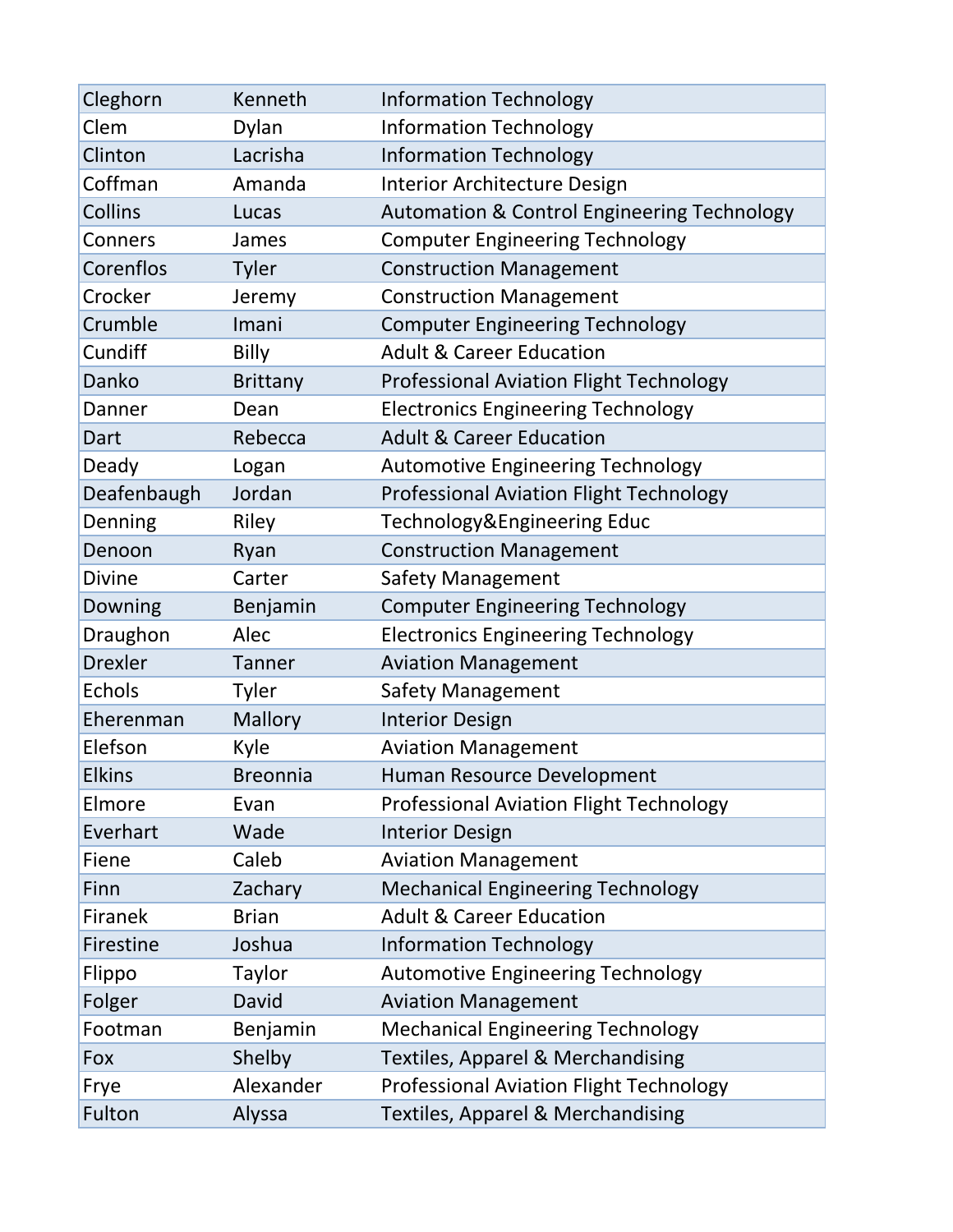| Garcia         | <b>Kristal</b>  | <b>Civil Engineering Technology</b>                    |
|----------------|-----------------|--------------------------------------------------------|
| Gaskey         | Erik            | <b>Computer Engineering Technology</b>                 |
| Gast           | Charles         | <b>Automotive Engineering Technology</b>               |
| Gatewood       | Jacob           | <b>Construction Management</b>                         |
| Geiser         | Kevin           | <b>Professional Aviation Flight Technology</b>         |
| Geller         | Nathaniel       | <b>Automation &amp; Control Engineering Technology</b> |
| Gillespie      | Holly           | Technology                                             |
| Ginn           | Ashley          | Human Resource Development                             |
| Giocolo        | Michael         | <b>Civil Engineering Technology</b>                    |
| Glasen         | Ryan            | <b>Electronics Engineering Technology</b>              |
| Goelz          | Matthew         | <b>Mechanical Engineering Technology</b>               |
| Goffinet       | Sydney          | <b>Aviation Management</b>                             |
| Gohn           | Rance           | <b>Professional Aviation Flight Technology</b>         |
| Gough          | Jarrid          | Packaging Engineering Tech                             |
| Grady          | Jeffrey         | <b>Automation &amp; Control Engineering Technology</b> |
| Gray           | Tamir           | <b>Professional Aviation Flight Technology</b>         |
| Green          | David           | <b>Information Technology</b>                          |
| Green          | <b>Tyler</b>    | <b>Computer Engineering Technology</b>                 |
| Greiwe         | <b>Brock</b>    | <b>Mechanical Engineering Technology</b>               |
| Griffin        | Levi            | <b>Aviation Management</b>                             |
| Hahn           | <b>Terrance</b> | <b>Unmanned Systems</b>                                |
| Hannah         | <b>Tyler</b>    | <b>Aviation Management</b>                             |
| Hardiek        | Dillon          | <b>Electronics Engineering Technology</b>              |
| Hardy          | Jah'Shar        | <b>Textiles, Apparel &amp; Merchandising</b>           |
| <b>Harris</b>  | Roosevelt       | <b>Mechanical Engineering Technology</b>               |
| Hash           | Jacob           | <b>Computer Engineering Technology</b>                 |
| Hauber         | Alec            | <b>Aviation Management</b>                             |
| <b>Herrick</b> | <b>Derek</b>    | Technology&Engineering Educ                            |
| Hetherington   | <b>Nicholas</b> | <b>Mechanical Engineering Technology</b>               |
| <b>Higgins</b> | Kendall         | <b>Automation &amp; Control Engineering Technology</b> |
| Hill           | Margaret        | <b>Mechanical Engineering Technology</b>               |
| Hoff           | Adam            | <b>Aviation Management</b>                             |
| Holland        | <b>Trey</b>     | <b>Information Technology</b>                          |
| <b>Hooks</b>   | Madeline        | <b>Professional Aviation Flight Technology</b>         |
| Hooper         | Colton          | <b>Professional Aviation Flight Technology</b>         |
| Hoover         | Ryan            | <b>Construction Management</b>                         |
| <b>Hopkins</b> | Jacy            | <b>Information Technology</b>                          |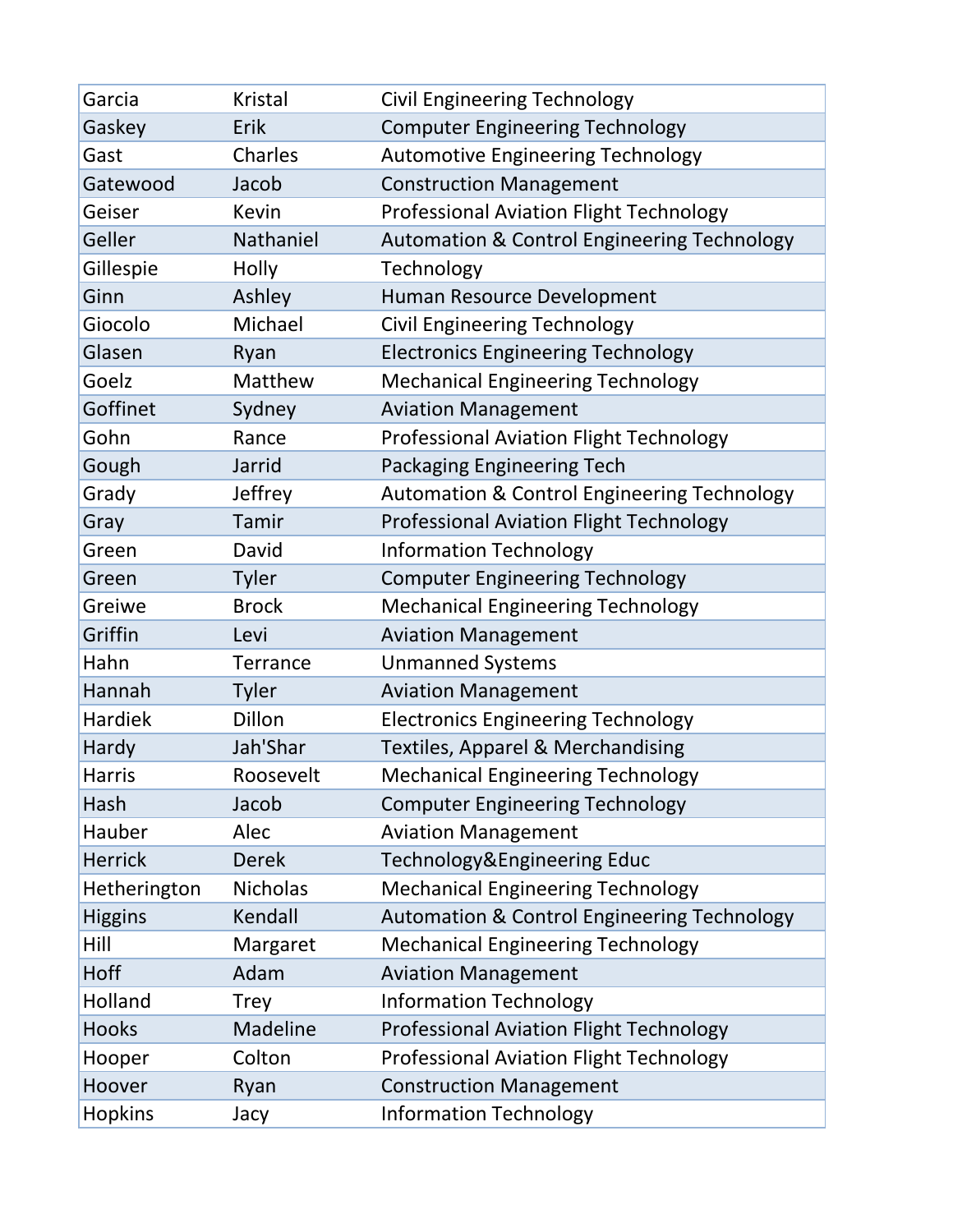| Hudson         | <b>Taylor</b>  | <b>Professional Aviation Flight Technology</b> |
|----------------|----------------|------------------------------------------------|
| Ingram         | James          | <b>Electronics Engineering Technology</b>      |
| Irving         | David          | <b>Construction Management</b>                 |
| Ivanovich      | Jordan         | <b>Aviation Management</b>                     |
| Jackson        | Cody           | <b>Mechanical Engineering Technology</b>       |
| Jacobs         | Tristan        | <b>Aviation Management</b>                     |
| James          | Kayla          | Human Resource Development                     |
| Jauch          | Robert         | <b>Aviation Management</b>                     |
| Jiles          | Michael        | <b>Computer Engineering Technology</b>         |
| Jimenez        | Alex           | <b>Computer Engineering Technology</b>         |
| Johnson        | Holly          | Human Resource Development                     |
| Joice          | Mollie         | Interior Architecture Design                   |
| Jones          | Alijah         | <b>Mechanical Engineering Technology</b>       |
| Jones          | Joyanne        | <b>Mechanical Engineering Technology</b>       |
| Jones          | William        | <b>Professional Aviation Flight Technology</b> |
| Judson         | Josh           | <b>Construction Management</b>                 |
| Kaiser         | Koye           | <b>Civil Engineering Technology</b>            |
| Karikar        | Ahmad          | <b>Computer Engineering Technology</b>         |
| Kato           | Leyland        | <b>Automotive Engineering Technology</b>       |
| Kauffman       | Leah           | <b>Aviation Management</b>                     |
| <b>Keller</b>  | Timothy        | <b>Mechanical Engineering Technology</b>       |
| <b>Kerrick</b> | <b>Travis</b>  | <b>Construction Management</b>                 |
| Ketcham        | Cassandra      | <b>Professional Aviation Flight Technology</b> |
| Ketcham        | Max            | <b>Electronics Engineering Technology</b>      |
| Kim            | Joo Yeon       | <b>Packaging Engineering Tech</b>              |
| Kimble         | William        | <b>Electronics Engineering Technology</b>      |
| <b>King</b>    | Cory           | <b>Construction Management</b>                 |
| <b>King</b>    | Luke           | <b>Electronics Engineering Technology</b>      |
| <b>Kist</b>    | Julia          | <b>Automotive Engineering Technology</b>       |
| Klinker        | Alexander      | <b>Engineering Technology</b>                  |
| <b>Knies</b>   | Sara           | <b>Interior Architecture Design</b>            |
| Kost           | Lydia          | <b>Professional Aviation Flight Technology</b> |
| <b>Kriech</b>  | Nathan         | <b>Automotive Engineering Technology</b>       |
| <b>Kruer</b>   | Michael        | <b>Professional Aviation Flight Technology</b> |
| <b>Kusiak</b>  | Elliot         | <b>Computer Engineering Technology</b>         |
| Lamberth       | Collin         | <b>Civil Engineering Technology</b>            |
| Lancaster      | <b>Bradley</b> | <b>Professional Aviation Flight Technology</b> |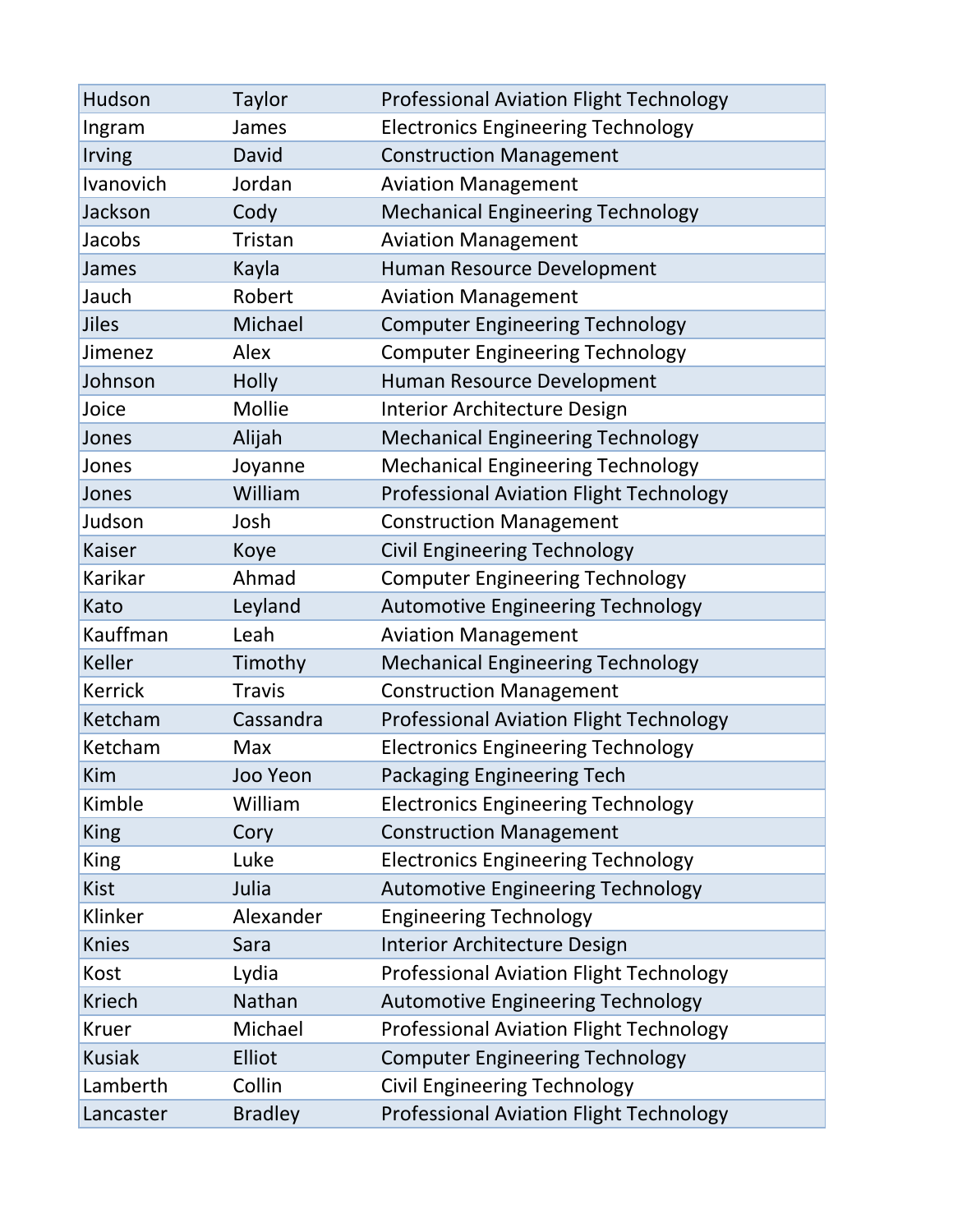| Larkey         | Karissa      | <b>Aviation Management</b>                     |
|----------------|--------------|------------------------------------------------|
| Ledwig         | Daron        | <b>Construction Management</b>                 |
| Lee            | Junyoung     | <b>Aviation Management</b>                     |
| Leslie         | Sarah        | Human Resource Development                     |
| Leu            | Emma         | Human Resource Development                     |
| Lewis          | Zachary      | <b>Professional Aviation Flight Technology</b> |
| Littlejohn     | Timothy      | <b>Construction Management</b>                 |
| Lloyd          | John         | <b>Professional Aviation Flight Technology</b> |
| Lopez          | Jonathan     | <b>Construction Management</b>                 |
| Louden         | Lucas        | Professional Aviation Flight Technology        |
| Magrum         | Joel         | <b>Aviation Management</b>                     |
| Malone         | Michael      | <b>Aviation Management</b>                     |
| Malooley       | Eli          | <b>Information Technology</b>                  |
| Mangin         | Jacob        | <b>Mechanical Engineering Technology</b>       |
| Manke          | Carson       | Packaging Engineering Tech                     |
| Marshall       | Jason        | <b>Aviation Management</b>                     |
| Martiszus      | Andrew       | <b>Construction Management</b>                 |
| Mascari        | Christopher  | <b>Professional Aviation Flight Technology</b> |
| Mast           | Michael      | <b>Construction Management</b>                 |
| <b>McCann</b>  | <b>Kevin</b> | <b>Information Technology</b>                  |
| <b>McClurg</b> | Danielle     | Human Resource Development                     |
| <b>McKee</b>   | Clinton      | <b>Construction Management</b>                 |
| <b>Meadows</b> | Garrett      | <b>Information Technology</b>                  |
| <b>Meese</b>   | Collin       | <b>Construction Management</b>                 |
| <b>Mercer</b>  | Kayla        | Human Resource Development                     |
| Metallic       | Adam         | <b>Construction Management</b>                 |
| Michelfelder   | Julie        | <b>Adult &amp; Career Education</b>            |
| Middleton      | Steven       | <b>Aviation Management</b>                     |
| Miller         | Ari          | <b>Construction Management</b>                 |
| Modesitt       | Garrett      | <b>Packaging Engineering Tech</b>              |
| Mohamed        | Deena        | <b>Aviation Management</b>                     |
| Monroe         | Mitchell     | <b>Aviation Management</b>                     |
| Monte          | Austin       | <b>Information Technology</b>                  |
| Moody          | Garrett      | <b>Mechanical Engineering Technology</b>       |
| Moore          | Kyle         | Packaging Engineering Tech                     |
| <b>Morris</b>  | Destiny      | <b>Textiles, Apparel &amp; Merchandising</b>   |
| Mosteller      | Kelsey       | <b>Professional Aviation Flight Technology</b> |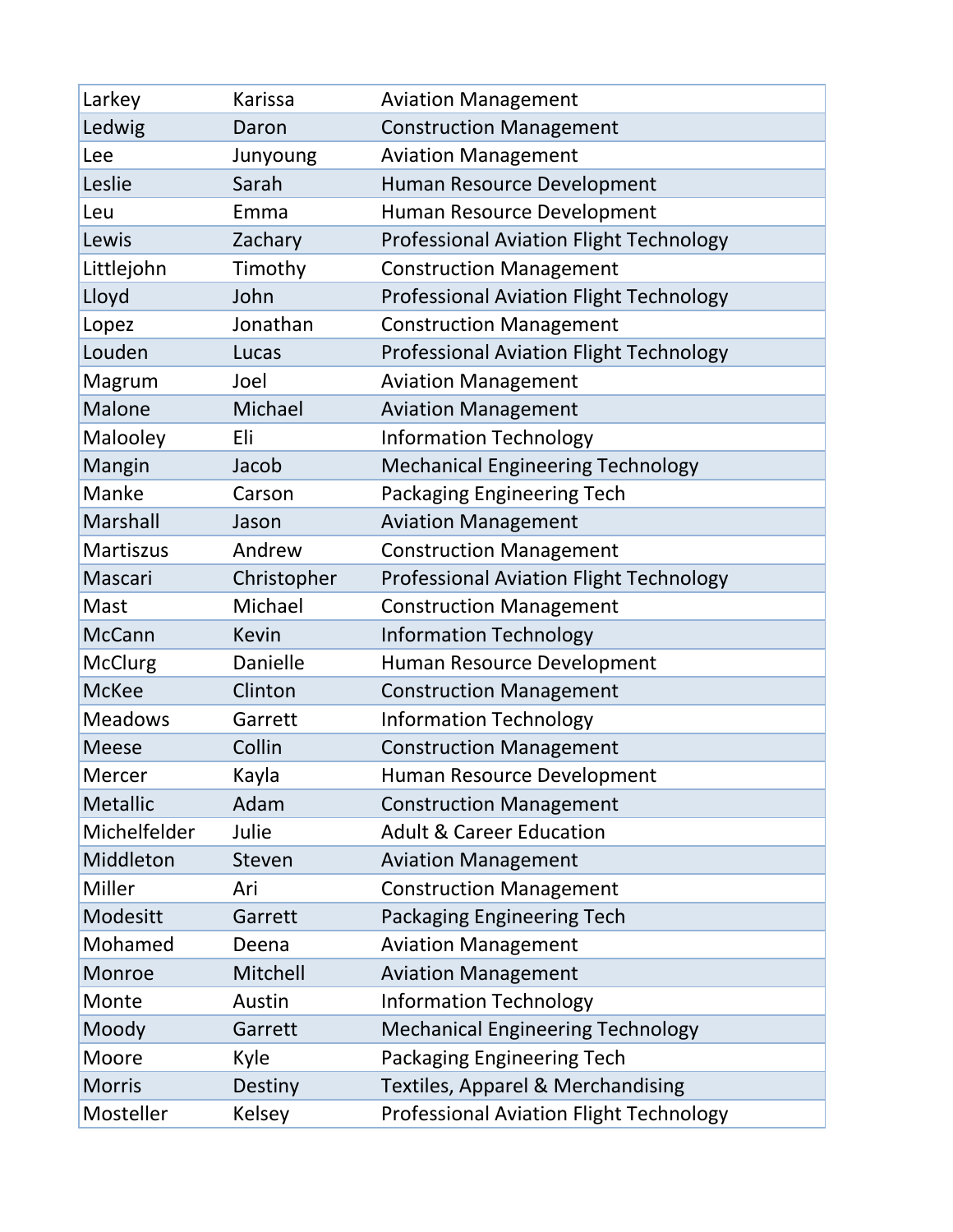| Mun            | Seong Jun      | <b>Professional Aviation Flight Technology</b>         |
|----------------|----------------|--------------------------------------------------------|
| Murphy         | Julie          | Human Resource Development                             |
| <b>Myers</b>   | James          | <b>Computer Engineering Technology</b>                 |
| <b>Nackers</b> | Michael        | <b>Automotive Engineering Technology</b>               |
| Namgung        | Innjae         | <b>Mechanical Engineering Technology</b>               |
| Neumann        | Jaymz          | <b>Architectural Engineering Tech</b>                  |
| Newberry       | Dana           | <b>Adult &amp; Career Education</b>                    |
| <b>Newlin</b>  | Abigail        | <b>Textiles, Apparel &amp; Merchandising</b>           |
| <b>Nichols</b> | Conner         | <b>Aviation Management</b>                             |
| <b>Nichols</b> | Philip         | <b>Professional Aviation Flight Technology</b>         |
| Nicholson      | Ariel          | <b>Information Technology</b>                          |
| Nobbe          | Elizabeth      | <b>Textiles, Apparel &amp; Merchandising</b>           |
| <b>Norris</b>  | Garth          | <b>Information Technology</b>                          |
| <b>Nussel</b>  | Jacob          | <b>Automation &amp; Control Engineering Technology</b> |
| <b>Nutt</b>    | Michael        | <b>Construction Management</b>                         |
| Nywening       | Adam           | <b>Aviation Management</b>                             |
| Orf            | Madeline       | Packaging Engineering Tech                             |
| Page           | Presley        | <b>Computer Engineering Technology</b>                 |
| Parrish        | <b>Brett</b>   | <b>Professional Aviation Flight Technology</b>         |
| Patterson      | <b>Brianna</b> | <b>Electronics Engineering Technology</b>              |
| Patterson      | John           | <b>Construction Management</b>                         |
| Payne          | Adam           | Professional Aviation Flight Technology                |
| Pearson        | Kyler          | <b>Professional Aviation Flight Technology</b>         |
| Peck           | Adam           | <b>Technology Management</b>                           |
| Perez          | Gerardo        | Professional Aviation Flight Technology                |
| Perry          | Logan          | <b>Information Technology</b>                          |
| Peterson       | Garrett        | <b>Mechanical Engineering Technology</b>               |
| Pierce         | Jack           | Packaging Engineering Tech                             |
| Plank          | Alexander      | <b>Mechanical Engineering Technology</b>               |
| Pollard        | Logan          | <b>Construction Management</b>                         |
| Polston        | Shawnna        | <b>Textiles, Apparel &amp; Merchandising</b>           |
| Ponder         | <b>Brandi</b>  | <b>Safety Management</b>                               |
| Pounds         | Ellie          | <b>Adult &amp; Career Education</b>                    |
| Pringle        | Reed           | <b>Aviation Management</b>                             |
| Puckett        | <b>Nicole</b>  | Human Resource Development                             |
| Quick          | Allison        | <b>Textiles, Apparel &amp; Merchandising</b>           |
| Quraish        | Jassim         | <b>Manufacturing Engineering Tech</b>                  |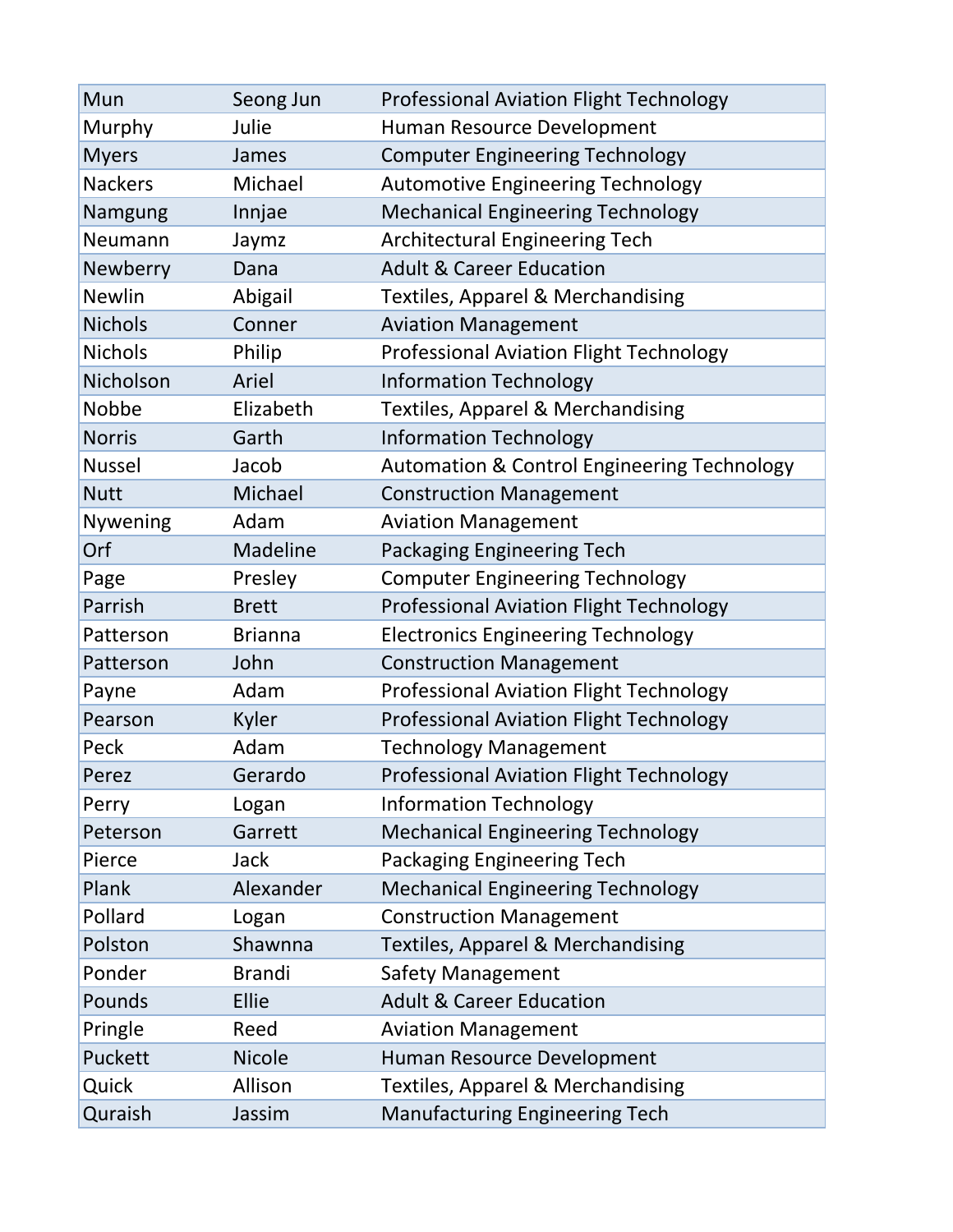| Rajab            | Mohammed      | <b>Engineering Technology</b>                          |
|------------------|---------------|--------------------------------------------------------|
| Rambo            | Sierra        | <b>Textiles, Apparel &amp; Merchandising</b>           |
| Reckerd          | Mallory       | <b>Aviation Management</b>                             |
| Reifsteck        | Devin         | <b>Professional Aviation Flight Technology</b>         |
| Ripperger        | Samantha      | <b>Textiles, Apparel &amp; Merchandising</b>           |
| Robinaugh        | Erika         | <b>Textiles, Apparel &amp; Merchandising</b>           |
| Robinson         | Caleb         | <b>Mechanical Engineering Technology</b>               |
| Rogers           | John          | <b>Information Technology</b>                          |
| Roskovensky      | Spencer       | <b>Computer Engineering Technology</b>                 |
| <b>Russell</b>   | Wesley        | <b>Aviation Management</b>                             |
| Sairafi          | Ahmad         | <b>Computer Engineering Technology</b>                 |
| Salinetro        | Adam          | <b>Mechanical Engineering Technology</b>               |
| <b>Sanders</b>   | Heidi         | <b>Mechanical Engineering Technology</b>               |
| Santali          | Mohammed      | <b>Electronics Engineering Technology</b>              |
| <b>Schelling</b> | Mark          | <b>Professional Aviation Flight Technology</b>         |
| Schenewerk       | Andrew        | <b>Mechanical Engineering Technology</b>               |
| Schlesinger      | <b>Neil</b>   | <b>Information Technology</b>                          |
| Schmutte         | <b>Tracey</b> | Human Resource Development                             |
| Schoenle         | John          | <b>Aviation Management</b>                             |
| Schunk           | Josiah        | <b>Automation &amp; Control Engineering Technology</b> |
| Schwent          | Kaitlin       | <b>Interior Architecture Design</b>                    |
| Schwoeppe        | Phillip       | <b>Automotive Engineering Technology</b>               |
| Scott            | Jonathan      | <b>Mechanical Engineering Technology</b>               |
| Scott            | Justin        | <b>Professional Aviation Flight Technology</b>         |
| Shaul            | <b>Blake</b>  | <b>Aviation Management</b>                             |
| Sherwood         | Allison       | Packaging Engineering Tech                             |
| Sisson           | Samuel        | Packaging Engineering Tech                             |
| Slade            | William       | Human Resource Development                             |
| Smith            | Clayton       | <b>Architectural Engineering Tech</b>                  |
| Smith            | Kassandra     | <b>Mechanical Engineering Technology</b>               |
| Smith            | Riley         | <b>Electronics Engineering Technology</b>              |
| Smith            | Matthew       | <b>Adult &amp; Career Education</b>                    |
| Smith            | Sabrina       | <b>Adult &amp; Career Education</b>                    |
| Snyder           | Abigail       | <b>Construction Management</b>                         |
| Solomon          | <b>Tsion</b>  | <b>Computer Engineering Technology</b>                 |
| Soto             | Pedro         | <b>Computer Engineering Technology</b>                 |
| Spahn            | Matthew       | <b>Computer Engineering Technology</b>                 |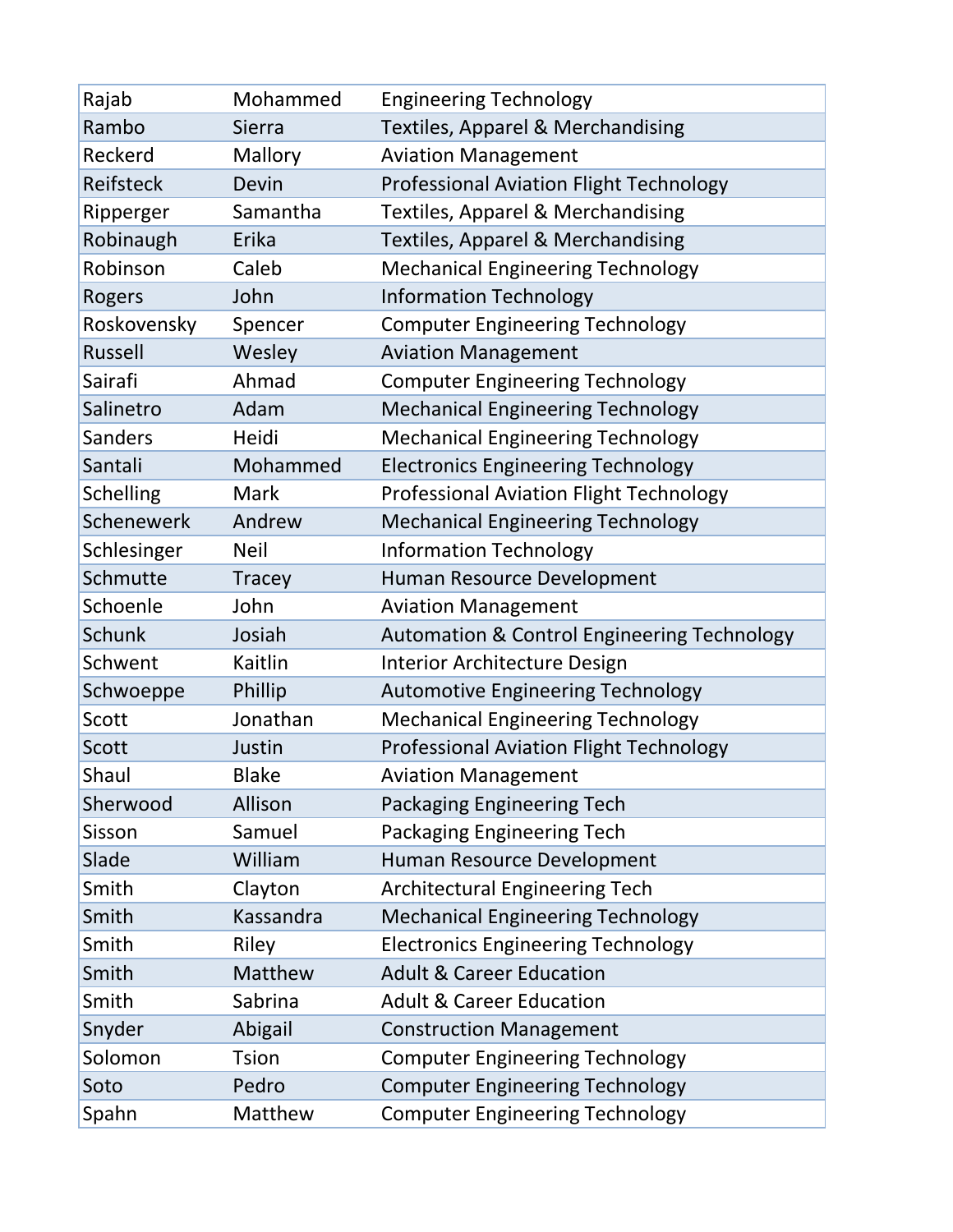| <b>Stanton</b>   | Chase              | <b>Professional Aviation Flight Technology</b>         |
|------------------|--------------------|--------------------------------------------------------|
| Steigmeyer       | Leslie             | <b>Construction Management</b>                         |
| Stephenson       | Kyle               | <b>Civil Engineering Technology</b>                    |
| <b>Stewart</b>   | Cortlin            | <b>Information Technology</b>                          |
| Stinson          | Amber              | <b>Interior Architecture Design</b>                    |
| Stodden          | Jonathan           | <b>Automation &amp; Control Engineering Technology</b> |
| Stone            | Christopher        | Professional Aviation Flight Technology                |
| Stover           | Jacob              | <b>Professional Aviation Flight Technology</b>         |
| <b>Strange</b>   | Collin             | <b>Information Technology</b>                          |
| Stuttle          | Cameron            | <b>Aviation Management</b>                             |
| Sultan           | Mohamed            | <b>Information Technology</b>                          |
| Tarr             | Zachary            | <b>Information Technology</b>                          |
| <b>Taylor</b>    | Gregory            | <b>Construction Management</b>                         |
| <b>Theriault</b> | Holden             | <b>Information Technology</b>                          |
| Thiessen         | Joseph             | <b>Automotive Engineering Technology</b>               |
| Thom             | Annette            | <b>Adult &amp; Career Education</b>                    |
| <b>Thomas</b>    | Joseph             | Safety Management                                      |
| Thompson         | <b>Brian</b>       | Packaging Engineering Tech                             |
| Thompson         | Steven             | <b>Mechanical Engineering Technology</b>               |
| Thurman          | Jameer             | <b>Civil Engineering Technology</b>                    |
| Timmerman        | Seth               | <b>Aviation Management</b>                             |
| Toomer           | Jennifer           | Human Resource Development                             |
| Van Houten       | <b>Nicholas</b>    | <b>Unmanned Systems</b>                                |
| Van Liew         | Jessica            | Interior Architecture Design                           |
| VanOver          | Jonathan           | <b>Professional Aviation Flight Technology</b>         |
| Velazquez        | Andres             | <b>Mechanical Engineering Technology</b>               |
| Vertelney        | Benjamin           | <b>Professional Aviation Flight Technology</b>         |
| <b>Vicars</b>    | Jedidiah           | <b>Mechanical Engineering Technology</b>               |
| <b>Vines</b>     | Christopher        | <b>Construction Management</b>                         |
| Voelker          | Joshua             | <b>Aviation Management</b>                             |
| Vogel            | Allison            | Human Resource Development                             |
| Vonderheide      | Evan               | <b>Professional Aviation Flight Technology</b>         |
| Vuppala          | <b>Ketan Reddy</b> | <b>Mechanical Engineering Technology</b>               |
| Waddington       | Sidney             | Human Resource Development                             |
| Wallace          | Christopher        | <b>Automation &amp; Control Engineering Technology</b> |
| <b>Walters</b>   | Katelyn            | <b>Professional Aviation Flight Technology</b>         |
| Watson           | Spencer            | <b>Information Technology</b>                          |